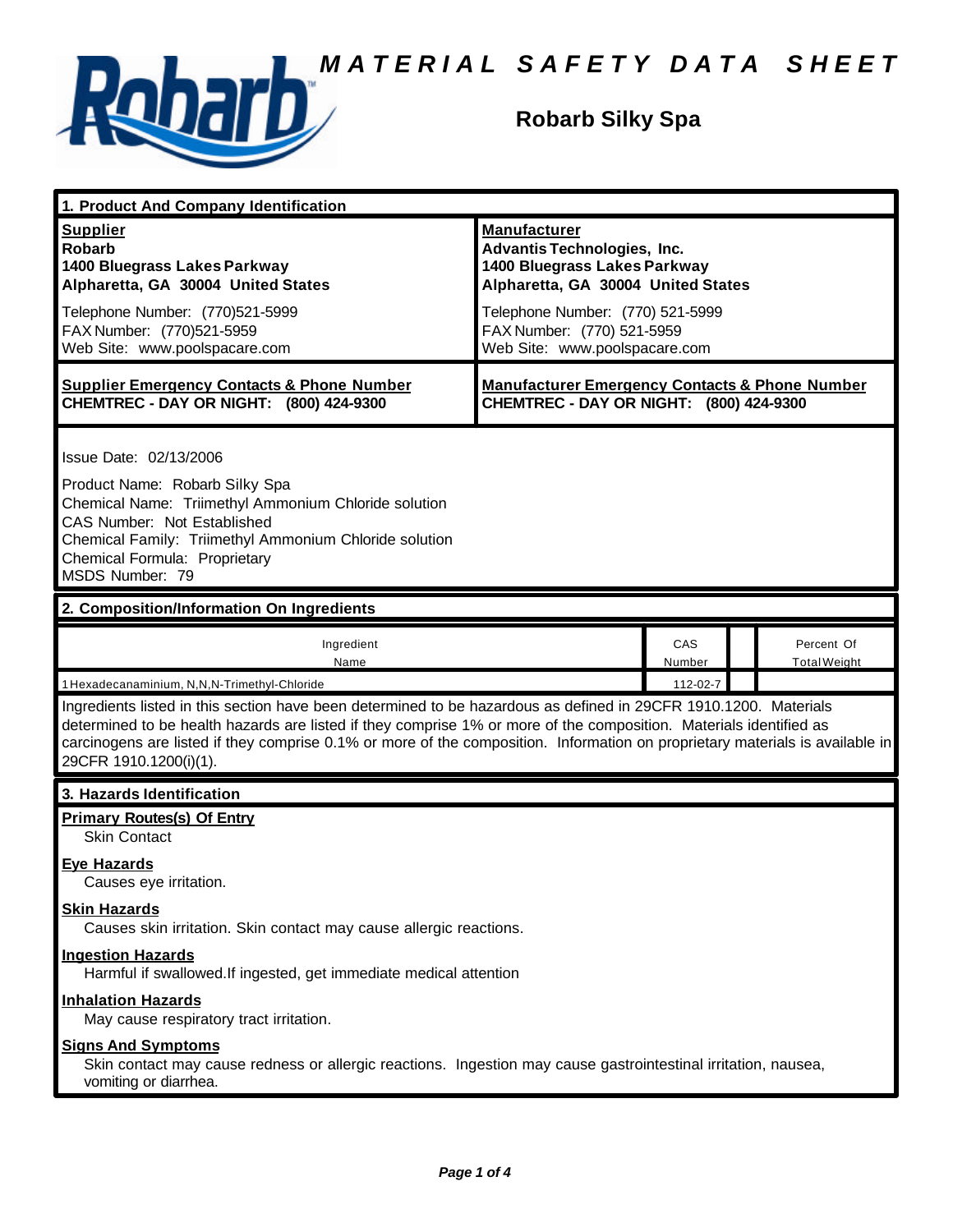# *M A T E R I A L S A F E T Y D A T A S H E E T*

# **Robarb Silky Spa**

| <b>First Aid (Pictograms)</b>                                                                                                                       |
|-----------------------------------------------------------------------------------------------------------------------------------------------------|
| 4. First Aid Measures                                                                                                                               |
| <b>Eye</b><br>In case of contact, hold eyelids apart and immediately flush eyes with plenty of water for at least 15 minutes.<br>Consult Physician. |
| <b>Skin</b><br>Remove contaminated clothing and shoes. Wash the affected area under tepid running water using a mild soap.                          |
| Ingestion<br>Drink large amounts of water. Contact a physician or poison control.                                                                   |
| <b>Inhalation</b><br>If inhaled, remove to fresh air.                                                                                               |
| <b>Fire Fighting (Pictograms)</b>                                                                                                                   |
| 5. Fire Fighting Measures                                                                                                                           |
| Flash Point: N/A °F<br>$\Box$ ommobility Closo: $\Box$ OT ELAMMADLE                                                                                 |

Flammability Class: NOT FLAMMABLE

### **Extinguishing Media**

Use the appropriate extinguishing media for the surrounding fire.

### **Fire Fighting Instructions**

Firefighters should wear self-contained breathing apparatus and full protective gear.

## **6. Accidental Release Measures**

Clean up spill immediately. Contain and/or absorb spill with inert material (e.g. sand, vermiculite). Use appropriate containers to avoid environmental contamination.

### **7. Handling And Storage**

### **Handling And Storage Precautions**

Keep out of reach of children. Do not store with oxidizers. Keep containers tightly closed. Store material in a cool and dry place.

#### **Handling Precautions**

Avoid contact with eyes.

## **Storage Precautions**

Keep away from acids.Store in a cool dry place.

### **Work/Hygienic Practices**

Use safe chemical handling procedures suitable for the hazards presended by this material.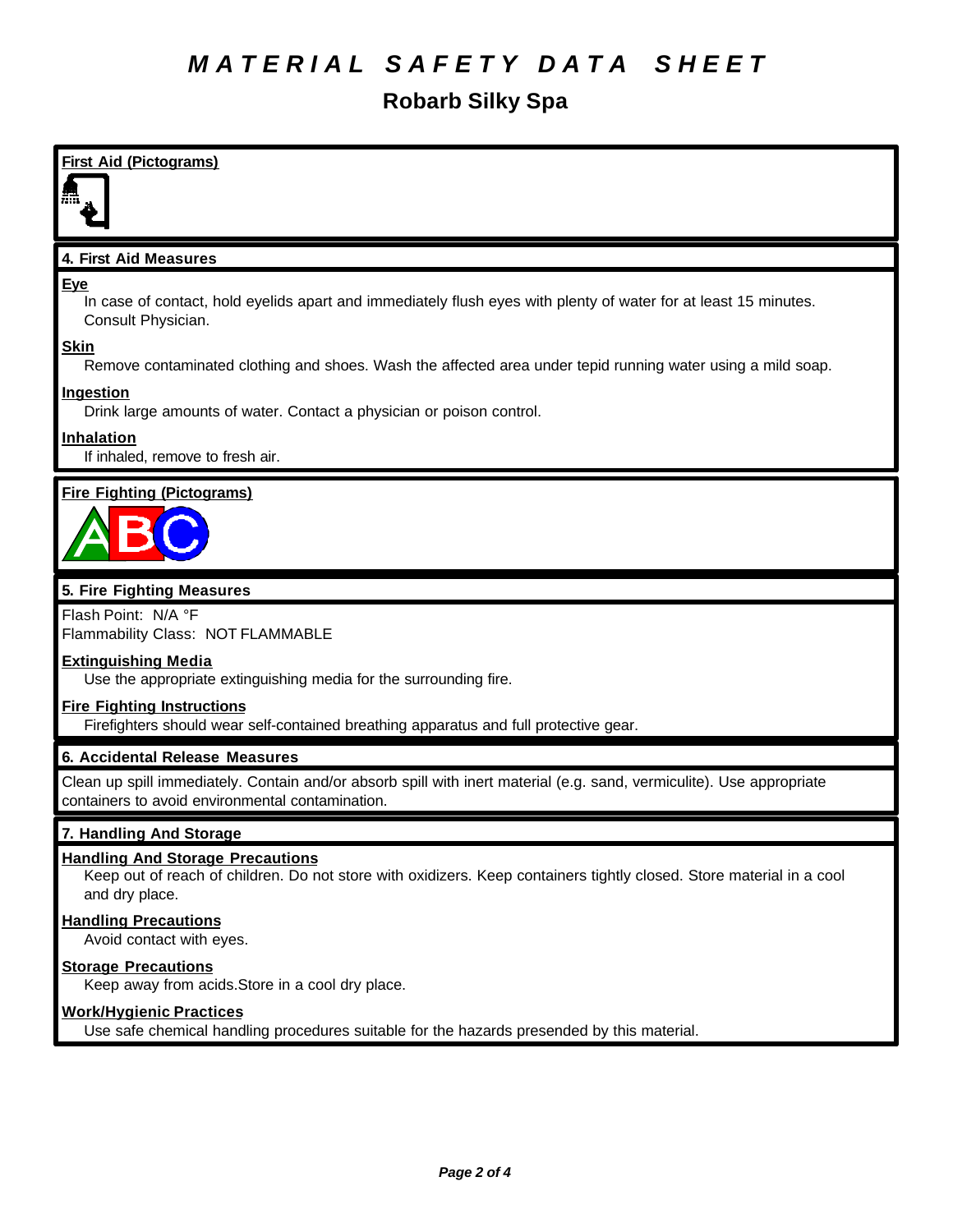# *M A T E R I A L S A F E T Y D A T A S H E E T*

# **Robarb Silky Spa**

| <b>Protective Clothing (Pictograms)</b>                                                                                                                                                                                |
|------------------------------------------------------------------------------------------------------------------------------------------------------------------------------------------------------------------------|
|                                                                                                                                                                                                                        |
| 8. Exposure Controls/Personal Protection                                                                                                                                                                               |
| <b>Engineering Controls</b><br>Local exhaust acceptable. Special exhaust not required.                                                                                                                                 |
| <b>Eye/Face Protection</b><br>Safety glasses with side shields or goggles recommended.                                                                                                                                 |
| <b>Skin Protection</b><br>Chemical-resistant gloves.                                                                                                                                                                   |
| <b>Respiratory Protection</b><br>None normally required.                                                                                                                                                               |
| 9. Physical And Chemical Properties                                                                                                                                                                                    |
| <b>Appearance</b><br>White liquid                                                                                                                                                                                      |
| Odor<br>Fragrant                                                                                                                                                                                                       |
| Chemical Type: Mixture<br>Physical State: Liquid<br>Boiling Point: 212 °F<br>Specific Gravity: 1.0<br>Percent Volitales: 7-8%<br>Vapor Density: <1<br>Solubility: soluble in water<br>Evaporation Rate: NOT APPLICABLE |
| 10. Stability And Reactivity                                                                                                                                                                                           |
| Stability: Stable<br>Hazardous Polymerization: Will not occur                                                                                                                                                          |
| <b>Incompatible Materials</b><br><b>Strong Oxidizers</b>                                                                                                                                                               |
| <b>Hazardous Decomposition Products</b><br>None known                                                                                                                                                                  |
| 11. Toxicological Information                                                                                                                                                                                          |
| No Data Available                                                                                                                                                                                                      |
| 12. Ecological Information                                                                                                                                                                                             |
| No Data Available                                                                                                                                                                                                      |
| 13. Disposal Considerations                                                                                                                                                                                            |
| Dispose in accordance with applicable federal, state and local government regulations.                                                                                                                                 |
| 14. Transport Information                                                                                                                                                                                              |
| No Data Available                                                                                                                                                                                                      |